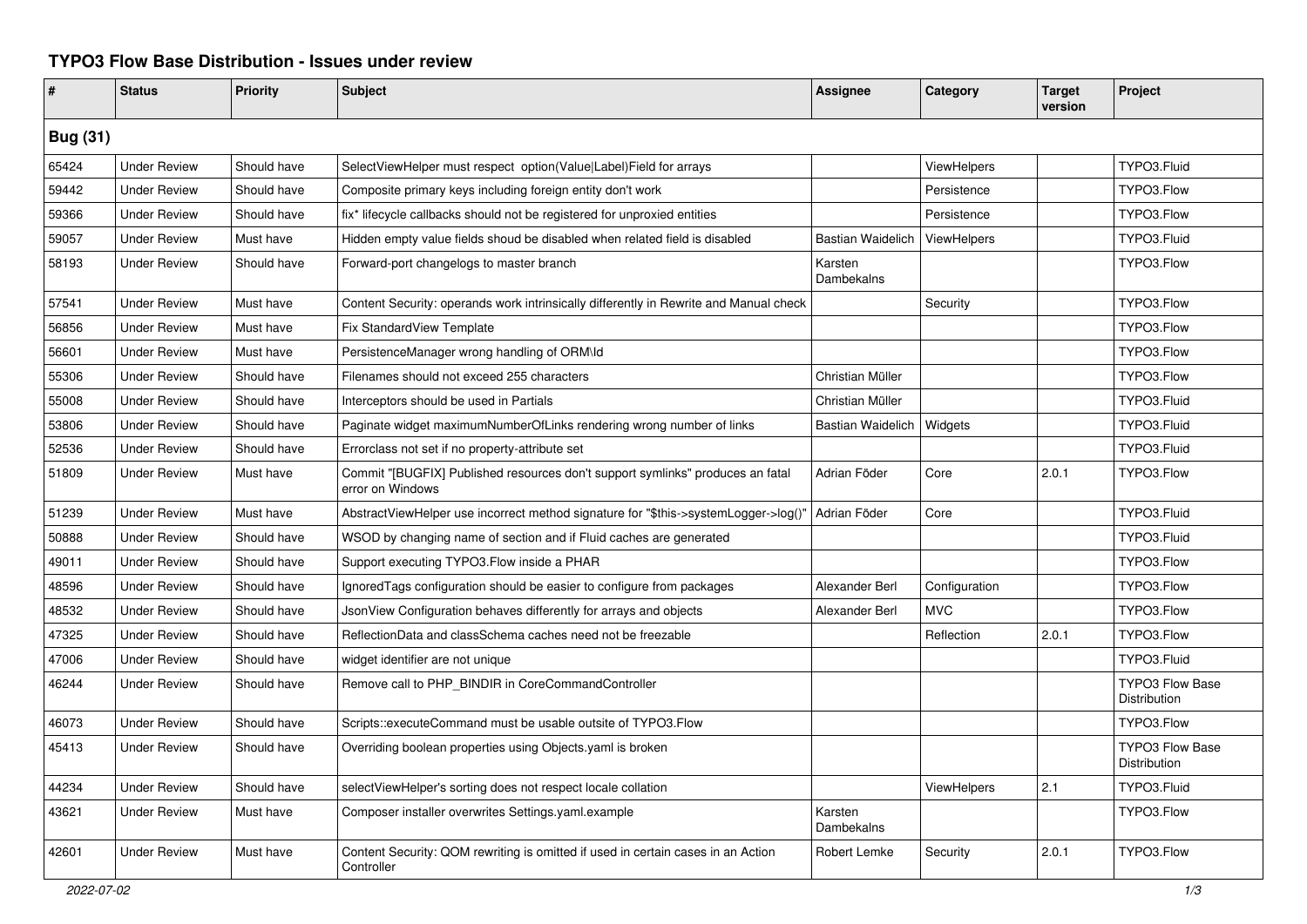| $\pmb{\sharp}$ | <b>Status</b>       | <b>Priority</b> | <b>Subject</b>                                                                                            | Assignee               | Category           | <b>Target</b><br>version | Project         |  |
|----------------|---------------------|-----------------|-----------------------------------------------------------------------------------------------------------|------------------------|--------------------|--------------------------|-----------------|--|
| 40998          | <b>Under Review</b> | Should have     | Missing parent request namespaces in form field name prefix                                               | Sebastian<br>Kurfuerst | ViewHelpers        | 1.1.1                    | TYPO3.Fluid     |  |
| 37352          | <b>Under Review</b> | Must have       | generateValueHash() should use getIdentifierByObject()                                                    | Karsten<br>Dambekalns  | Persistence        |                          | TYPO3.Flow      |  |
| 37292          | <b>Under Review</b> | Should have     | PropertyMappingConfiguration::mapUnknownProperties is not passed down to<br>Subconfiguration              | Sebastian<br>Kurfuerst | Property           |                          | TYPO3.Flow      |  |
| 34682          | <b>Under Review</b> | Should have     | Radio Button missing checked on validation error                                                          |                        | <b>ViewHelpers</b> |                          | TYPO3.Fluid     |  |
| 31500          | <b>Under Review</b> | Must have       | Argument validation for CLI requests is not done                                                          | Karsten<br>Dambekalns  | Validation         |                          | TYPO3.Flow      |  |
| Feature (18)   |                     |                 |                                                                                                           |                        |                    |                          |                 |  |
| 60095          | <b>Under Review</b> | Should have     | LockManager's LockHoldingStackPage should be configurable                                                 |                        | Configuration      |                          | TYPO3.Flow      |  |
| 59672          | <b>Under Review</b> | Should have     | Add support for Doctrine 2.5 embeddables                                                                  | Alexander Berl         | Persistence        |                          | TYPO3.Flow      |  |
| 55793          | <b>Under Review</b> | Could have      | Add Support for groupBy                                                                                   | Kerstin<br>Huppenbauer | Persistence        |                          | TYPO3.Flow      |  |
| 54037          | <b>Under Review</b> | Should have     | JsonView accepts encoding options                                                                         |                        | <b>MVC</b>         |                          | TYPO3.Flow      |  |
| 52640          | <b>Under Review</b> | Should have     | Create an UnlessViewHelper as opposite to the IfViewHelper                                                | Marc Neuhaus           |                    |                          | TYPO3.Fluid     |  |
| 51676          | <b>Under Review</b> | Should have     | Support of symlinks for Resources                                                                         |                        | Resource           |                          | TYPO3.Flow      |  |
| 50115          | <b>Under Review</b> | Must have       | During the policy loading, we need to take care if class exist                                            | Dominique Feyer        | Security           |                          | TYPO3.Flow      |  |
| 49756          | <b>Under Review</b> | Should have     | Select values by array key in checkbox viewhelper                                                         |                        |                    |                          | TYPO3.Fluid     |  |
| 48657          | <b>Under Review</b> | Should have     | support HTTP RANGE                                                                                        |                        |                    |                          | TYPO3.Flow      |  |
| 47191          | <b>Under Review</b> | Should have     | Make (property) Validators aware of parent class and the property they belong to                          |                        | Validation         |                          | TYPO3.Flow      |  |
| 46257          | <b>Under Review</b> | Should have     | Add escape sequence support for Fluid                                                                     |                        | Core               |                          | TYPO3.Fluid     |  |
| 45100          | <b>Under Review</b> | Should have     | RequestDispatchingAspect should check if entry point can handle current request                           | Christopher<br>Hlubek  |                    |                          | TYPO3.Flow      |  |
| 43424          | <b>Under Review</b> | Should have     | Support subpackage when kickstarting model & repository                                                   | Karsten<br>Dambekalns  |                    | 2.0.1                    | TYPO3.Kickstart |  |
| 43346          | <b>Under Review</b> | Should have     | Allow property mapping configuration via template                                                         | Karsten<br>Dambekalns  | <b>ViewHelpers</b> | 2.1                      | TYPO3.Fluid     |  |
| 37405          | <b>Under Review</b> | Should have     | When changing a property wich is used in routing the Link-VH should direkt to the<br>new properties value |                        | MVC - Routing      |                          | TYPO3.Flow      |  |
| 37373          | <b>Under Review</b> | Should have     | Make annotation overrides / "injection" via Objects yaml possible                                         | <b>Marc Neuhaus</b>    | Configuration      |                          | TYPO3.Flow      |  |
| 35030          | <b>Under Review</b> | Should have     | Dynamic locale detection                                                                                  | Karsten<br>Dambekalns  | 118n               |                          | TYPO3.Flow      |  |
| 29972          | <b>Under Review</b> | Should have     | Configurable Redirects                                                                                    | Tim Kandel             | MVC - Routing      |                          | TYPO3.Flow      |  |

**Task (9)**